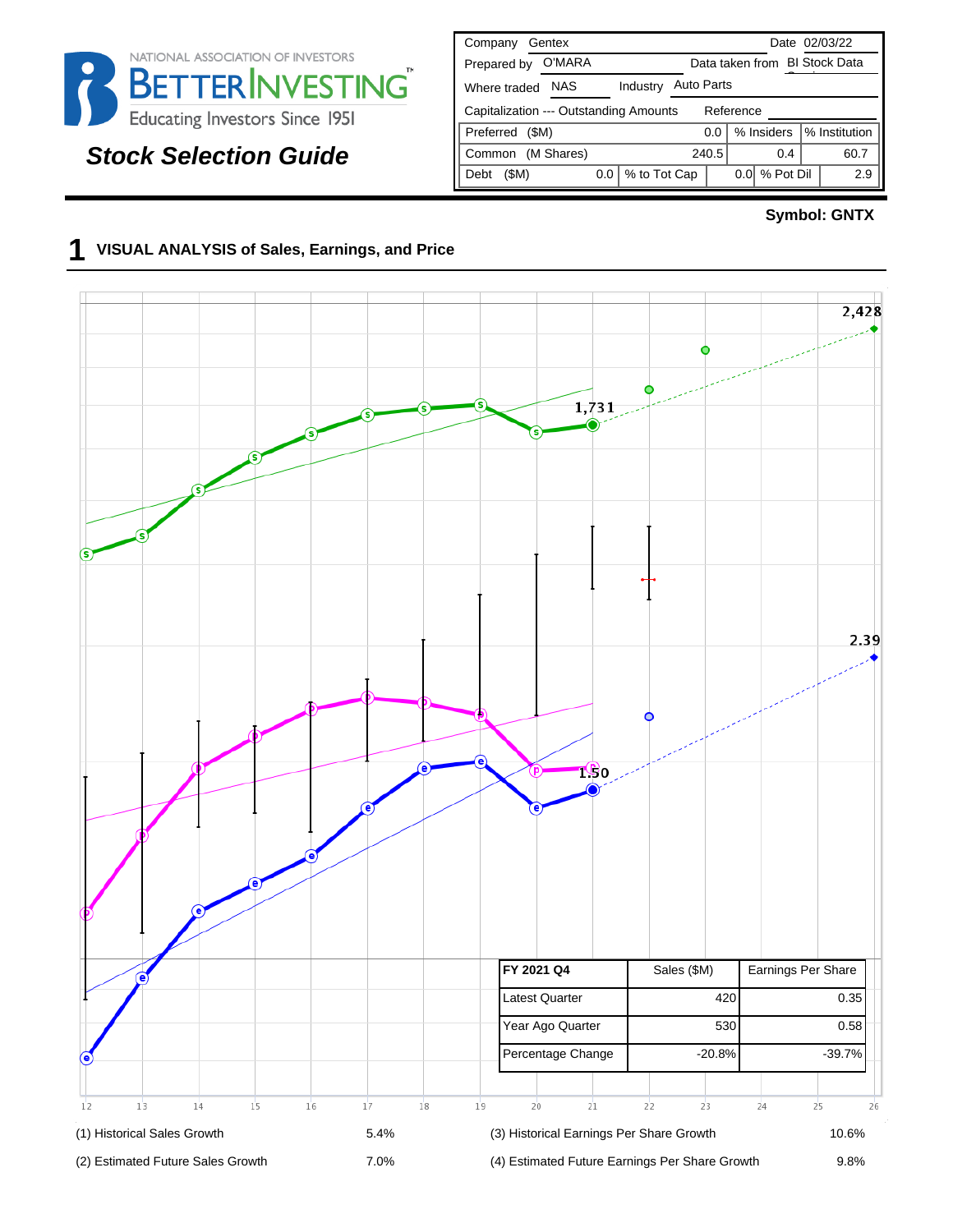# **2 EVALUATING Management Gentex**

|                         | 2012    | 2013  | 2014     | 2015     | 2016     | 2017  | 2018    | 2019  | 2020     | 2021     | Last 5 Year Avg. |
|-------------------------|---------|-------|----------|----------|----------|-------|---------|-------|----------|----------|------------------|
| Pre-tax Profit on Sales | 22.7%   | 28.0% | $30.2\%$ | $30.0\%$ | $30.4\%$ | 29.6% | 28.5%   | 26.9% | 24.4%    | 24.1%    | 26.7%            |
| % Earned on Equity      | 14.9%   | 18.0% | 19.3%I   | 18.8%)   | $18.5\%$ | 19.5% | 22.8%   | 21.7% | $18.1\%$ | $18.8\%$ | 20.2%            |
| % Debt To Capital       | $0.0\%$ | 17.1% | 14.5%    | 11.9%    | 8.9%     | 3.7%  | $0.0\%$ | 0.0%  | $0.0\%$  | 0.0%     | 0.7%             |

### **3 PRICE-EARNINGS HISTORY as an indicator of the future**

This shows how stock prices have fluctuated with earnings and dividends. It is building block for translating earnings into future stock prices. **CLOSING PRICE** 31.48 (02/03/22) **HIGH THIS YEAR** 37.90 **LOW THIS YEAR** 29.27

|                                           | A           | B     | ⌒<br>U                                    | D            | Е                           |                 | G           | н            |  |
|-------------------------------------------|-------------|-------|-------------------------------------------|--------------|-----------------------------|-----------------|-------------|--------------|--|
| Year                                      |             | Price | <b>Earnings</b>                           |              | <b>Price Earnings Ratio</b> | <b>Dividend</b> | % Payout    | % High Yield |  |
|                                           | High<br>Low |       | Per Share                                 | High $A / C$ | Low $B/C$                   | Per Share       | $F/C * 100$ | $F/B * 100$  |  |
| 2017                                      | 22.1        | 16.6  | 1.41                                      | 15.7         | 11.8                        | 0.39            | 27.7        | 2.4          |  |
| 2018                                      | 25.4        | 17.8  | 1.62                                      | 15.7         | 11.0                        | 0.33            | 20.4        | 1.9          |  |
| 2019                                      | 29.7        | 19.6  | 1.66                                      | 17.9         | 11.8                        | 0.57            | 34.3        | 2.9          |  |
| 2020                                      | 34.3        | 19.5  | 1.41                                      | 24.3         | 13.8                        | 0.48            | 34.0        | 2.5          |  |
| 2021                                      | 37.9        | 30.4  | 1.50                                      | 25.3         | 20.3                        | 0.48            | 32.0        | 1.6          |  |
| <b>AVERAGE</b>                            |             | 20.8  |                                           | 19.8         | 13.7                        |                 | 29.7        |              |  |
| <b>CURRENT/TTM</b>                        |             |       | 1.49                                      |              |                             | 0.48            | 32.2        |              |  |
| <b>AVERAGE PRICE EARNINGS RATIO: 16.7</b> |             |       | <b>CURRENT PRICE EARNINGS RATIO: 21.1</b> |              |                             |                 |             |              |  |

### **4 EVALUATING RISK and REWARD over the next 5 years**

Assuming one recession and one business boom every 5 years, calculations are made of how high and how low the stock might sell. The upside-downside ratio is the key to evaluating risk and reward.

| A HIGH PRICE - NEXT 5 YEARS                                                                                                  |           |                                                |          |           |               |      |             |                                  |                |
|------------------------------------------------------------------------------------------------------------------------------|-----------|------------------------------------------------|----------|-----------|---------------|------|-------------|----------------------------------|----------------|
| Avg. High P/E                                                                                                                | 18.0      | X Estimate High Earnings/Share                 |          |           | 2.39          | $=$  |             | Forecasted High Price \$         | 43.0           |
| <b>BLOW PRICE - NEXT 5 YEARS</b>                                                                                             |           |                                                |          |           |               |      |             |                                  |                |
| (a) Avg. Low P/E                                                                                                             | 11.8      | X Estimate Low Earnings/Share                  |          |           | 1.72          | $=$  |             | Forecasted Low Price \$          | 20.3           |
| (b) Avg. Low Price of Last 5 Years                                                                                           |           | 20.8                                           |          |           |               |      |             |                                  |                |
| (c) Recent Market Low Price                                                                                                  |           | 19.5                                           |          |           |               |      |             |                                  |                |
| (d) Price Dividend Will Support                                                                                              |           | <b>Indicated Dividend</b><br><b>High Yield</b> | $=$      |           | 0.48<br>2.92% |      |             | 16.5                             |                |
|                                                                                                                              |           |                                                |          |           |               |      |             | Selected Forecasted Low Price \$ | 25.0           |
| <b>C ZONING</b><br>using 25%-50%-25%                                                                                         |           |                                                |          |           |               |      |             |                                  |                |
| Forecasted High Price                                                                                                        | 43.0      | Minus Forecasted Low Price                     |          | 25.0      | $=$           | 18.0 | Range.      | 25% of Range                     | 4.5            |
|                                                                                                                              | Buy Zone  | 25.0                                           | to       |           | 29.5          |      |             |                                  |                |
|                                                                                                                              | Hold Zone | 29.5                                           | to       |           | 38.5          |      |             |                                  |                |
|                                                                                                                              | Sell Zone | 38.5                                           | to       |           | 43.0          |      |             |                                  |                |
| Present Market Price of                                                                                                      |           | 31.48                                          |          | is in the |               |      | <b>HOLD</b> | Zone                             |                |
| D UPSIDE DOWNSIDE RATIO (POTENTIAL GAIN VS. RISK OR LOSS)                                                                    |           |                                                |          |           |               |      |             |                                  |                |
| <b>High Price</b>                                                                                                            | 43.0      | <b>Minus Present Price</b>                     | 31.48    |           |               |      | 11.54       |                                  |                |
| <b>Present Price</b>                                                                                                         | 31.48     | Minus Low Price                                | 25.0     |           | $=$           |      | 6.48        | 1.8<br>$=$                       | To 1           |
| E PRICE TARGET (Note: This shows the potential market price appreciation over the next five years in simple interest terms.) |           |                                                |          |           |               |      |             |                                  |                |
| <b>High Price</b>                                                                                                            | 43.0      |                                                |          |           |               |      |             |                                  |                |
| <b>Closing Price</b>                                                                                                         | 31.48     | 1.3666<br>$=$                                  | X<br>100 | $=$       | 136.66        | ÷,   | 100<br>$=$  | 36.7                             | % Appreciation |

This combines price appreciation with dividend yield to get an estimate of total return. It provides a standard for comparing income and growth stocks.

| A | Indicated Annual Dividend                          | 0.48                   |               |     |                                      |                                                   |                   |       |                                                        |
|---|----------------------------------------------------|------------------------|---------------|-----|--------------------------------------|---------------------------------------------------|-------------------|-------|--------------------------------------------------------|
|   | <b>Closing Price</b>                               | 31.48                  | 0.0152<br>$=$ | $=$ | 1.5%                                 | <b>Current Yield</b>                              |                   |       |                                                        |
|   | <b>B AVERAGE YIELD - USING FORECAST HIGH P/E</b>   |                        |               |     |                                      | <b>AVERAGE YIELD - USING FORECAST AVERAGE P/E</b> |                   |       |                                                        |
|   | Avg. % Payout<br>Forecast High PE                  | <u>29.2 %</u><br>18.00 | 1.6%          |     | Avg. % Payout<br>Forecast Average PE |                                                   | $29.2\%$<br>14.90 | $=$   | 2.0%                                                   |
|   | C COMPOUND ANNUAL RETURN - USING FORECAST HIGH P/E |                        |               |     |                                      |                                                   |                   |       | <b>COMPOUND ANNUAL RETURN - USING FORECAST AVG P/E</b> |
|   | Annualized Appreciation                            | 6.4%                   |               |     | Annualized Appreciation              |                                                   |                   | 2.5%  |                                                        |
|   | Average Yield                                      | 1.6%                   |               |     | Average Yield                        |                                                   |                   | 2.0%  |                                                        |
|   | Annualized Rate of Return                          | 8.1%                   |               |     |                                      | Annualized Rate of Return                         |                   | 4.5 % |                                                        |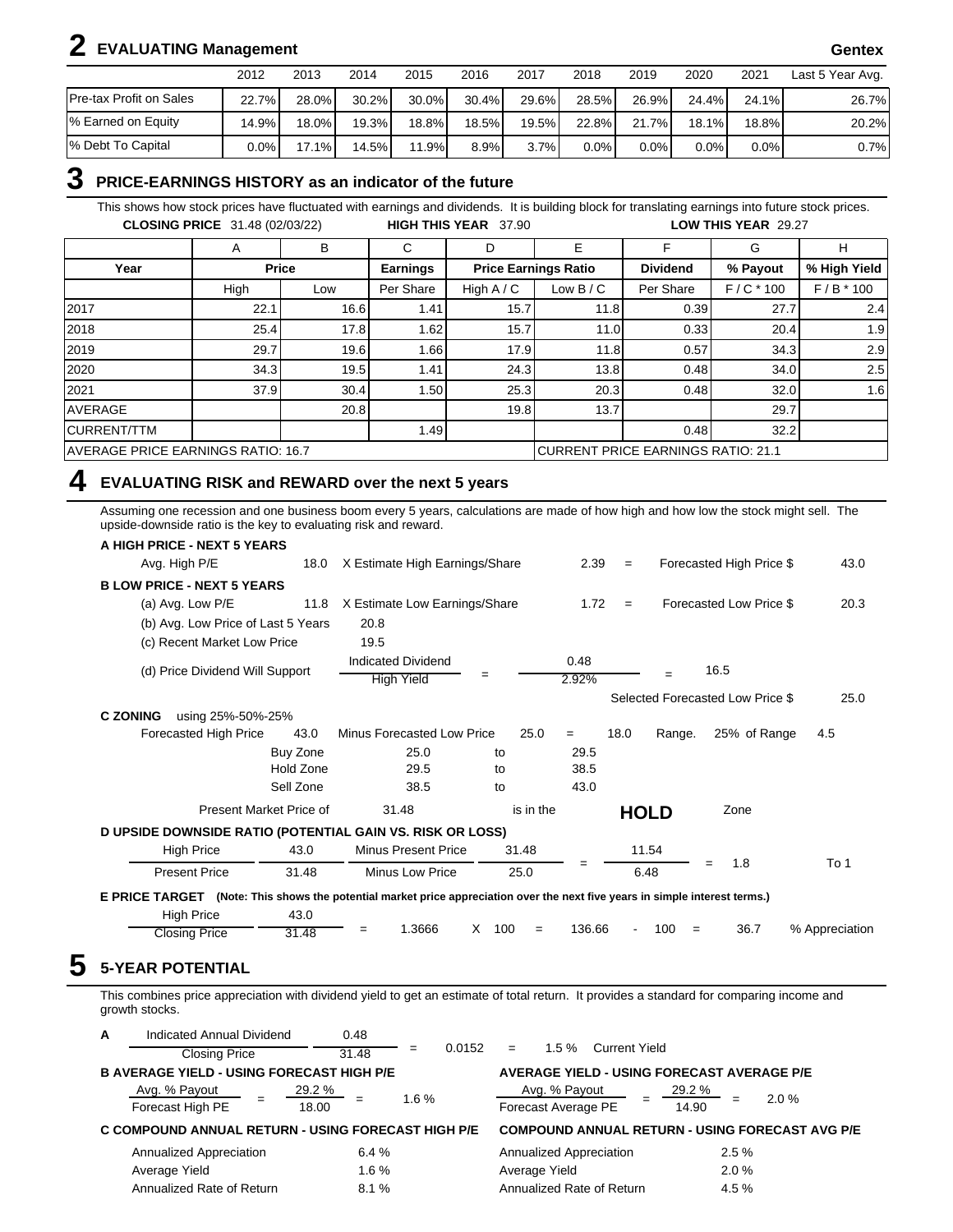

**Quarterly Growth Trend Data**

**Company: Gentex Symbol: GNTX**

Graph: Trailing 4 Quarters, Last 5 Years of Data



| <b>Quarterly Data</b> |         |            |                       |        |          |              |         |                                  |            | Last 12 Months Data   |        |              |        |                   |            |                       |              |  |  |  |
|-----------------------|---------|------------|-----------------------|--------|----------|--------------|---------|----------------------------------|------------|-----------------------|--------|--------------|--------|-------------------|------------|-----------------------|--------------|--|--|--|
| <b>Period</b>         |         | <b>EPS</b> | <b>Pre-Tax Profit</b> |        |          | <b>Sales</b> |         | <b>Income</b><br><b>Tax Rate</b> | <b>EPS</b> | <b>Pre-Tax Profit</b> |        | <b>Sales</b> |        | <b>Income Tax</b> |            | %Change               |              |  |  |  |
|                       |         | %Change    | \$ Mil                | %Sales | %Change  | \$ Mil       | SChange |                                  |            | \$ Mil                | %Sales |              | \$ Mil | %Rate             | <b>EPS</b> | <b>Pre-Tax Profit</b> | <b>Sales</b> |  |  |  |
| 12/21                 | 0.35    | $-39.7$    | 89.4                  | 21.3   | $-46.0$  | 419.8        | $-20.8$ | 5.8                              | 1.49       | 416.4                 | 24.1   | 1.731.2      | 53.8   | 12.9              | 5.7        | 1.1                   | 2.5          |  |  |  |
| 09/21                 | 0.32    | $-33.3$    | 89.9                  | 22.5   | $-37.1$  | 399.6        | $-15.8$ | 14.7                             | 1.72       | 492.5                 | 26.7   | 1,841.2      | 73.0   | 14.8              | 41.0       | 36.8                  | 14.9         |  |  |  |
| 06/21                 | 0.36    | 3.700.0    | 101.8                 | 23.8   | 2,729.5  | 428.0        | 86.1    | 15.0                             | 1.88       | 545.5                 | 28.5   | 1,916.2      | 85.4   | 15.7              | 59.3       | 56.5                  | 19.4         |  |  |  |
| 03/21                 | 0.46    | 27.8       | 135.3                 | 28.0   | 26.1     | 483.7        | 6.6     | 16.1                             | 1.51       | 439.8                 | 25.6   | 1,718.2      | 94.9   | 21.6              | $-6.2$     | $-8.9$                | $-6.8$       |  |  |  |
| 12/20                 | 0.58    | 48.7       | 165.5                 | 31.2   | 45.6     | 529.9        | 19.4    | 13.4                             | 1.41       | 411.8                 | 24.4   | 1,688.2      | 89.3   | 21.7              | $-14.5$    | $-17.7$               | $-9.2$       |  |  |  |
| 09/20                 | 0.48    | 9.1        | 142.9                 | 30.1   | 8.6      | 474.6        | $-0.7$  | 18.1                             | 1.22       | 359.9                 | 22.5   | 1,602.2      | 77.1   | 21.4              | $-26.9$    | $-30.5$               | $-14.3$      |  |  |  |
| 06/20                 | $-0.01$ | $-102.4$   | $-3.9$                | $-1.7$ | $-103.0$ | 229.9        | $-50.9$ | 38.7                             | 1.18       | 348.6                 | 21.7   | 1,605.3      | 72.0   | 20.7              | $-28.5$    | $-32.5$               | $-13.3$      |  |  |  |

Sales e Earnings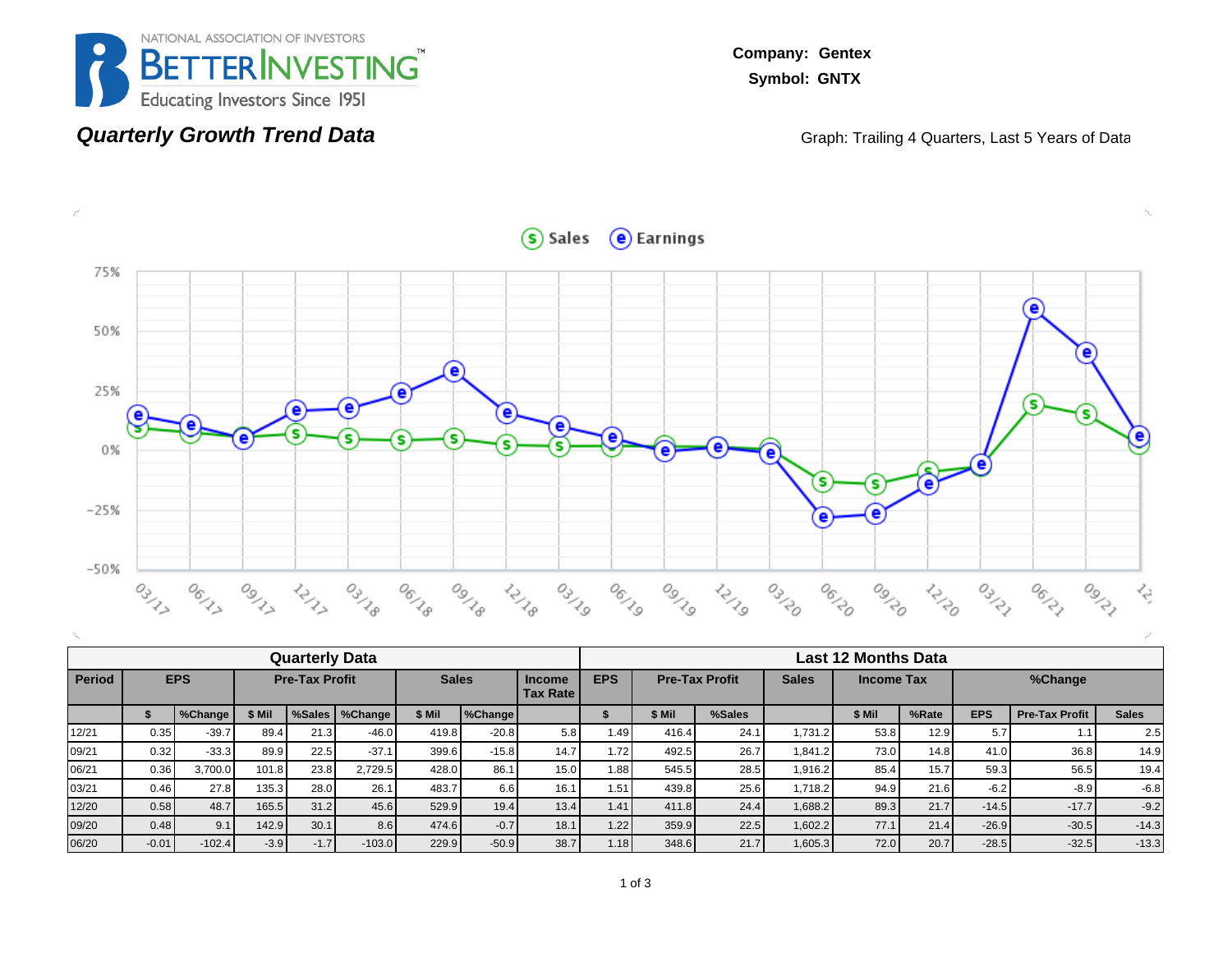

## **Quarterly Growth Trend Data**

Graph: Trailing 4 Quarters, Last 5 Years of Data

| <b>Quarterly Data</b> |      |            |        |                       |         |                                                  |         |            | <b>Last 12 Months Data</b> |                       |              |                   |        |         |            |                       |              |  |
|-----------------------|------|------------|--------|-----------------------|---------|--------------------------------------------------|---------|------------|----------------------------|-----------------------|--------------|-------------------|--------|---------|------------|-----------------------|--------------|--|
| <b>Period</b>         |      | <b>EPS</b> |        | <b>Pre-Tax Profit</b> |         | <b>Sales</b><br><b>Income</b><br><b>Tax Rate</b> |         | <b>EPS</b> |                            | <b>Pre-Tax Profit</b> | <b>Sales</b> | <b>Income Tax</b> |        | %Change |            |                       |              |  |
|                       | \$   | %Change    | \$ Mil | %Sales                | %Change | \$ Mil                                           | %Change |            | $\mathbf{s}$               | \$ Mil                | %Sales       |                   | \$ Mil | %Rate   | <b>EPS</b> | <b>Pre-Tax Profit</b> | <b>Sales</b> |  |
| 03/20                 | 0.36 | $-10.0$    | 107.3  | 23.6                  | $-14.1$ | 453.8                                            | $-3.2$  | 16.6       | 1.61                       | 482.8                 | 26.2         | 1,844.1           | 72.8   | 15.1    | $-1.2$     | $-6.3$                | 0.4          |  |
| 12/19                 | 0.39 | $-4.9$     | 113.6  | 25.6                  | $-13.1$ | 443.8                                            | $-2.1$  | 12.4       | 1.65                       | 500.4                 | 26.9         | 1,858.9           | 75.4   | 15.1    | 1.2        | $-4.1$                | 1.4          |  |
| 09/19                 | 0.44 | 4.8        | 131.6  | 27.5                  | 0.8     | 477.8                                            | 3.8     | 15.0       | 1.67                       | 517.6                 | 27.7         | 1,868.5           | 86.1   | 16.6    | $-0.6$     | $-2.2$                | 1.5          |  |
| 06/19                 | 0.42 | 5.0        | 130.3  | 27.8                  | 1.0     | 468.7                                            | 3.0     | 16.4       | 1.65                       | 516.5                 | 27.9         | 1,851.0           | 85.6   | 16.6    | 5.1        | $-2.5$                | 1.8          |  |
| 03/19                 | 0.40 | 0.0        | 124.9  | 26.7                  | $-5.2$  | 468.6                                            | 0.7     | 16.5       | 1.63                       | 515.2                 | 28.0         | 1,837.2           | 84.3   | 16.4    | 10.1       | $-2.6$                | $1.7$        |  |
| 12/18                 | 0.41 | $-10.9$    | 130.8  | 28.8                  | $-5.3$  | 453.4                                            | $-1.3$  | 18.7       | 1.63                       | 522.0                 | 28.5         | 1,834.1           | 84.2   | 16.1    | 15.6       | $-1.8$                | 2.2          |  |
| 09/18                 | 0.42 | 35.5       | 130.5  | 28.4                  | $-0.2$  | 460.3                                            | 4.9     | 14.7       | 1.68                       | 529.4                 | 28.8         | 1,840.2           | 67.9   | 12.8    | 33.3       | 1.3                   | 4.8          |  |
| 06/18                 | 0.40 | 29.0       | 129.0  | 28.3                  | 0.8     | 455.0                                            | 2.7     | 15.5       | 1.57                       | 529.7                 | 29.1         | 1,818.6           | 89.6   | 16.9    | 23.6       | 0.7                   | 4.1          |  |
| 03/18                 | 0.40 | 21.2       | 131.8  | 28.3                  | $-2.3$  | 465.4                                            | 2.6     | 15.6       | 1.48                       | 528.7                 | 29.3         | 1,806.8           | 109.7  | 20.7    | 17.5       | 0.5                   | 4.6          |  |
| 12/17                 | 0.46 | 48.4       | 138.2  | 30.1                  | 7.1     | 459.6                                            | 9.4     | 5.6        | 1.41                       | 531.8                 | 29.6         | 1,794.9           | 126.4  | 23.8    | 16.5       | 4.2                   | 6.9          |  |
| 09/17                 | 0.31 | $-3.1$     | 130.8  | 29.8                  | $-2.6$  | 438.6                                            | 2.1     | 31.0       | 1.26                       | 522.7                 | 29.8         | 1,755.2           | 157.7  | 30.2    | 5.0        | 2.5                   | 5.4          |  |
| 06/17                 | 0.31 | 3.3        | 127.9  | 28.9                  | 0.3     | 443.1                                            | 4.6     | 30.8       | 1.27                       | 526.2                 | 30.1         | 1,746.2           | 159.4  | 30.3    | 10.4       | 7.0                   | 7.5          |  |
| 03/17                 | 0.33 | 17.9       | 134.9  | 29.7                  | 12.8    | 453.5                                            | 11.8    | 27.7       | 1.26                       | 525.9                 | 30.5         | 1,726.9           | 161.1  | 30.6    | 14.5       | 10.8                  | 9.3          |  |
| 12/16                 | 0.31 | 3.3        | 129.1  | 30.7                  | 0.3     | 419.9                                            | 3.5     | 31.2       | 1.21                       | 510.6                 | 30.4         | 1,678.9           | 163.1  | 31.9    | 12.0       | 10.1                  | 8.8          |  |
| 09/16                 | 0.32 | 18.5       | 134.3  | 31.3                  | 15.8    | 429.6                                            | 10.2    | 31.5       | 1.20                       | 510.2                 | 30.6         | 1,664.6           | 163.1  | 32.0    | 17.6       | 16.2                  | 11.8         |  |
| 06/16                 | 0.30 | 20.0       | 127.6  | 30.1                  | 15.5    | 423.8                                            | 11.7    | 32.2       | 1.15                       | 491.9                 | 30.3         | 1,624.8           | 158.5  | 32.2    | 15.6       | 15.2                  | 12.1         |  |
| 03/16                 | 0.28 | 7.7        | 119.6  | 29.5                  | 10.3    | 405.6                                            | 9.9     | 32.9       | 1.10                       | 474.7                 | 30.0         | 1,580.2           | 153.3  | 32.3    | 9.5        | 12.5                  | 12.2         |  |
| 12/15                 | 0.30 | 25.0       | 128.7  | 31.7                  | 23.7    | 405.6                                            | 15.7    | 31.3       | 1.08                       | 463.6                 | 30.0         | 1,543.6           | 145.0  | 31.3    | 10.2       | 11.6                  | 12.2         |  |
| 09/15                 | 0.27 | 10.2       | 116.0  | 29.8                  | 11.6    | 389.8                                            | 11.1    | 32.5       | 1.02                       | 438.9                 | 29.5         | 1,488.4           | 137.8  | 31.4    | 4.1        | 5.7                   | 10.1         |  |
| 06/15                 | 0.25 | $-3.8$     | 110.5  | 29.1                  | 4.6     | 379.3                                            | 12.1    | 32.5       | 1.00                       | 426.9                 | 29.4         | 1.449.5           | 131.8  | 30.9    | 7.6        | 8.8                   | 12.4         |  |
| 03/15                 | 0.26 | 10.6       | 108.4  | 29.4                  | 6.6     | 368.9                                            | 9.9     | 28.8       | 1.01                       | 422.1                 | 30.0         | 1,408.7           | 124.9  | 29.6    | 18.9       | 15.9                  | 13.8         |  |
| 12/14                 | 0.24 | 0.0        | 104.0  | 29.7                  | $-0.1$  | 350.4                                            | 7.2     | 31.8       | 0.98                       | 415.3                 | 30.2         | 1,375.5           | 126.8  | 30.5    | 27.3       | 26.6                  | 17.4         |  |
| 09/14                 | 0.25 | 28.9       | 104.0  | 29.6                  | 28.3    | 350.9                                            | 21.6    | 30.4       | 0.98                       | 415.4                 | 30.7         | 1,351.9           | 128.0  | 30.8    | 46.3       | 47.1                  | 22.3         |  |
| 06/14                 | 0.26 | 44.4       | 105.6  | 31.2                  | 36.9    | 338.4                                            | 17.9    | 27.4       | 0.93                       | 392.5                 | 30.4         | 1,289.6           | 122.0  | 31.1    | 48.0       | 49.2                  | 18.8         |  |
| 03/14                 | 0.24 | 46.9       | 101.7  | 30.3                  | 54.7    | 335.7                                            | 24.6    | 32.6       | 0.85                       | 364.0                 | 29.4         | 1,238.1           | 117.8  | 32.4    | 44.4       | 47.6                  | 14.8         |  |
| 12/13                 | 0.24 | 71.4       | 104.1  | 31.9                  | 78.1    | 326.8                                            | 25.5    | 32.9       | 0.77                       | 328.1                 | 28.0         | 1,171.9           | 104.8  | 31.9    | 31.6       | 31.4                  | 6.6          |  |
| 09/13                 | 0.19 | 31.0       | 81.0   | 28.1                  | 31.4    | 288.6                                            | 7.6     | 31.5       | 0.67                       | 282.4                 | 25.5         | 1,105.4           | 89.8   | 31.8    |            |                       |              |  |
| 06/13                 | 0.18 | 28.6       | 77.1   | 26.9                  | 27.1    | 287.0                                            | 2.4     | 32.5       | 0.63                       | 263.0                 | 24.2         | 1,085.1           | 84.0   | 31.9    |            |                       |              |  |
| 03/13                 | 0.16 | 0.0        | 65.8   | 24.4                  | $-4.4$  | 269.5                                            | $-7.3$  | 30.9       | 0.59                       | 246.6                 | 22.9         | 1,078.4           | 79.0   | 32.0    |            |                       |              |  |
| 12/12                 | 0.14 |            | 58.5   | 22.5                  |         | 260.3                                            |         | 32.3       |                            |                       |              |                   |        |         |            |                       |              |  |
| 09/12                 | 0.15 |            | 61.7   | 23.0                  |         | 268.2                                            |         | 32.1       |                            |                       |              |                   |        |         |            |                       |              |  |